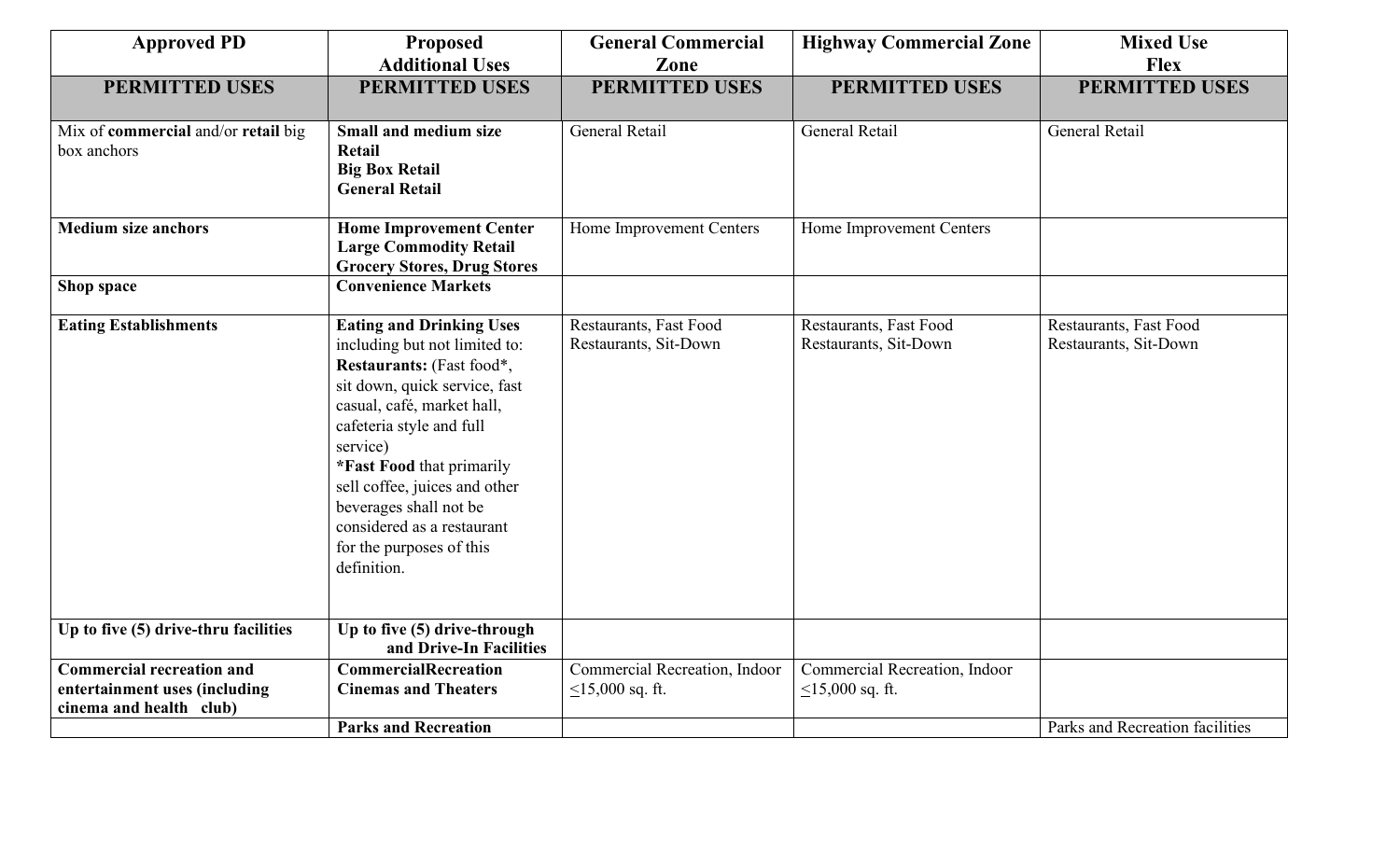|                                                                                                                                                                                                                             | <b>Facilities</b>                                                                                                                                                                                    |                                                                                                                             |                                                                 |                                                                                                |
|-----------------------------------------------------------------------------------------------------------------------------------------------------------------------------------------------------------------------------|------------------------------------------------------------------------------------------------------------------------------------------------------------------------------------------------------|-----------------------------------------------------------------------------------------------------------------------------|-----------------------------------------------------------------|------------------------------------------------------------------------------------------------|
| <b>Approved PD</b>                                                                                                                                                                                                          | <b>Proposed</b>                                                                                                                                                                                      | <b>General Commercial</b><br>Zone                                                                                           | <b>Highway Commercial Zone</b>                                  | <b>Mixed Use Flex</b>                                                                          |
| <b>Grocery store</b>                                                                                                                                                                                                        | Pop-up shops<br>Food trucks and/or<br><b>Temporary food kiosks</b><br>(day or night)                                                                                                                 |                                                                                                                             |                                                                 |                                                                                                |
| <b>Offices</b>                                                                                                                                                                                                              | <b>Professional Offices</b><br><b>Medical Offices and Clinics,</b><br><b>Banks and Financial</b><br><b>Institutions</b> (including<br>ATMS's), co-working spaces,<br><b>Service Commercial Uses,</b> | <b>Banks and Financial Institutions</b><br><b>Government Offices</b><br>Medical Offices and Clinics<br>Professional Offices | <b>Banks and Financial Institutions</b><br>Professional Offices | <b>Banks and Financial Institutions</b><br>Medical Offices and Clinics<br>Professional Offices |
| Service Offices (including real estate<br>offices, banks or other financial<br>institutions, title companies, credit<br>unions)                                                                                             |                                                                                                                                                                                                      |                                                                                                                             |                                                                 |                                                                                                |
| <b>Personal Services</b>                                                                                                                                                                                                    | <b>Personal Services,</b><br><b>Social Services and/or</b><br><b>Public Safety Facilities</b>                                                                                                        | <b>Personal Services</b>                                                                                                    |                                                                 | <b>Personal Services</b>                                                                       |
| <b>Liquor store</b>                                                                                                                                                                                                         | <b>Bars and nightclubs</b>                                                                                                                                                                           |                                                                                                                             |                                                                 |                                                                                                |
| Wine shop                                                                                                                                                                                                                   | <b>Tasting Rooms, Breweries,</b><br><b>Beer Gardens</b>                                                                                                                                              |                                                                                                                             | <b>Tasting Rooms</b>                                            | <b>Tasting Rooms</b>                                                                           |
| Any other use listed as a permitted<br>use in the CG, General Commercial<br>District in the Morgan Hill Municipal<br>Code, with the exception of day care<br>centers and nursery schools which<br>shall be conditional uses | <b>Daycare Centers</b><br><b>Home Daycare</b>                                                                                                                                                        |                                                                                                                             |                                                                 | Home Day Care (small)                                                                          |
|                                                                                                                                                                                                                             | <b>Animal Boarding;</b><br><b>Veterinarian Clinics and</b><br><b>Hospitals</b>                                                                                                                       |                                                                                                                             |                                                                 |                                                                                                |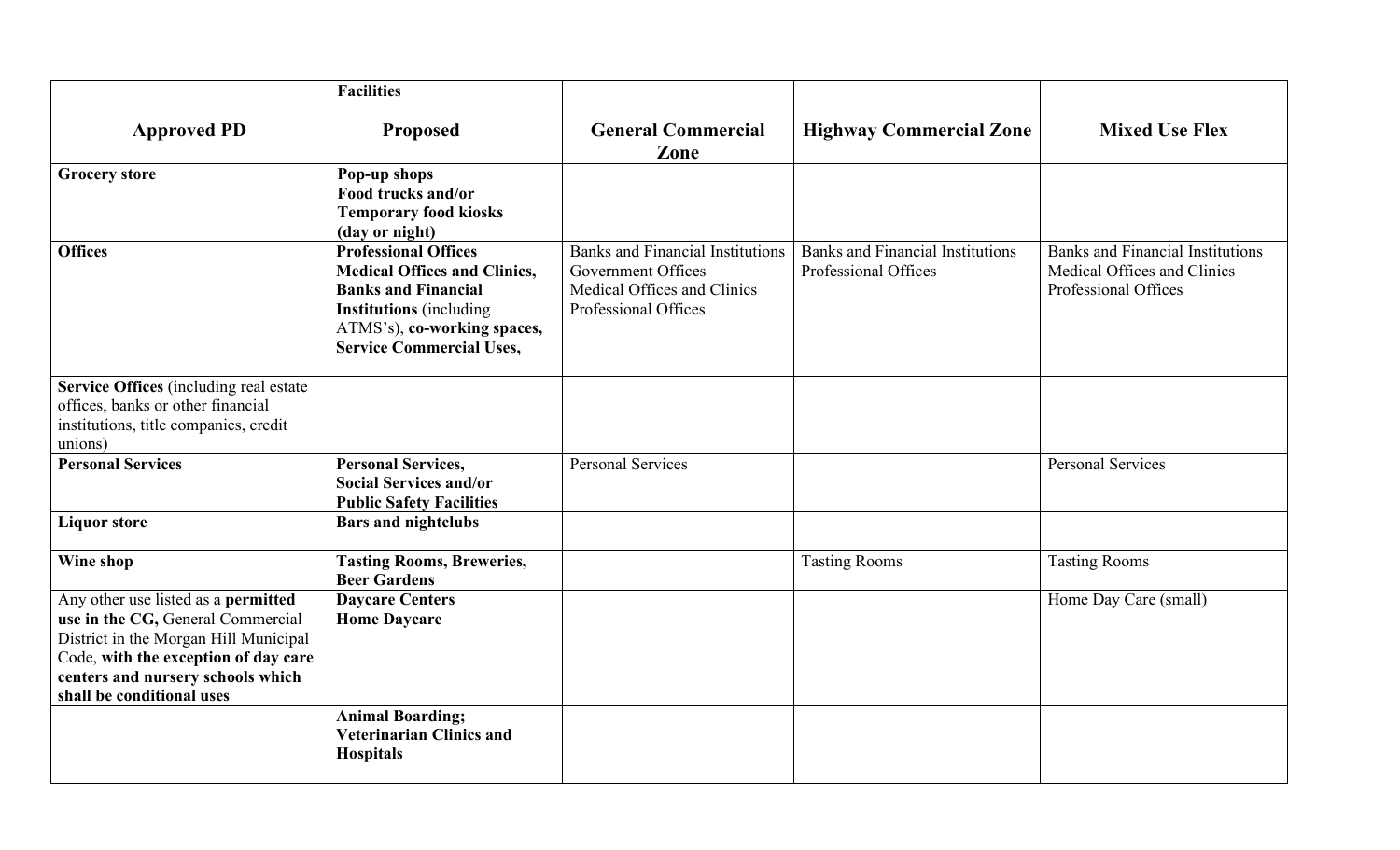|                    | <b>Plant Nurseries</b>                                                                                                                                                                                     |                                  |                                                     |                                                            |
|--------------------|------------------------------------------------------------------------------------------------------------------------------------------------------------------------------------------------------------|----------------------------------|-----------------------------------------------------|------------------------------------------------------------|
|                    | <b>Farmers Market</b>                                                                                                                                                                                      |                                  |                                                     |                                                            |
|                    | <b>Lodging Facilities</b>                                                                                                                                                                                  |                                  | Hotels and Motels                                   |                                                            |
|                    | Proposed                                                                                                                                                                                                   | <b>General Commercial</b>        |                                                     |                                                            |
| <b>Approved PD</b> |                                                                                                                                                                                                            | Zone                             | <b>Highway Commercial Zone</b>                      | <b>Mixed Use Flex</b>                                      |
|                    | <b>Government Offices</b><br>and/or Business Support<br><b>Services</b>                                                                                                                                    | <b>Business Support Services</b> | <b>Business Support Services</b>                    | <b>Business Support Services</b>                           |
|                    | <b>Colleges and Trade Schools</b><br><b>Community Assembly</b><br><b>Cultural Institutions</b><br><b>Instructional Services</b><br>Schools (including but not limited<br>to education/learning facilities) |                                  |                                                     | College and Trade Schools<br><b>Instructional Services</b> |
|                    | <b>Fuel and Service Station,</b><br><b>Vehicle Rentals,</b><br><b>Vehicle Sales and Leasing,</b><br><b>Vehicle washing</b>                                                                                 |                                  | <b>Vehicle Rentals</b><br>Vehicle Sales and Leasing |                                                            |
|                    | <b>Light Fleet Based Services</b>                                                                                                                                                                          |                                  |                                                     |                                                            |
|                    | <b>Parking Lots and Structures</b>                                                                                                                                                                         |                                  |                                                     |                                                            |
|                    | <b>Recycling Facilities</b>                                                                                                                                                                                |                                  |                                                     |                                                            |
|                    | <b>Wireless Communication</b><br><b>Facilities</b>                                                                                                                                                         |                                  |                                                     |                                                            |
|                    | <b>Urban Agriculture</b>                                                                                                                                                                                   |                                  |                                                     |                                                            |
|                    | <b>Nursing Homes</b><br><b>Long Term Care</b><br><b>Residential Care Facilities</b>                                                                                                                        |                                  |                                                     | Residential Care Facilities (small)                        |
|                    | <b>Residential Care Facilities-</b><br>Small; senior care facilities                                                                                                                                       |                                  |                                                     |                                                            |
|                    | <b>Residential land uses:</b><br>(approximately 8-24 dwelling<br>units per acre), rentals or for<br>sale including but not limited to:                                                                     |                                  |                                                     | Mixed Use Residential<br><b>Accessory Dwelling Units</b>   |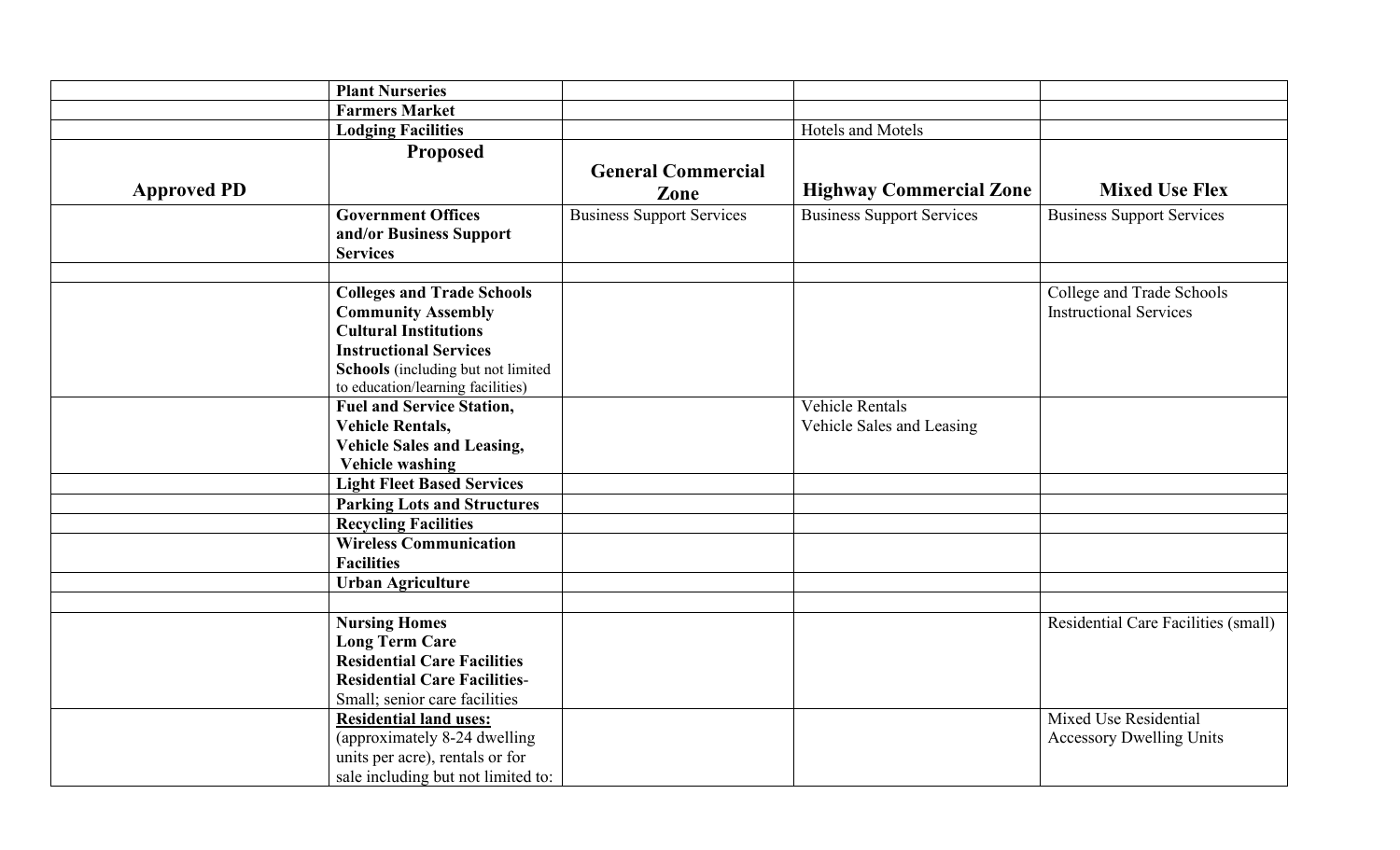| <b>Approved PD</b> | <b>Proposed</b>                                                                                                                                                                                                                     | <b>General Commercial</b><br>Zone | Highway Commercial Zone   Mixed Use Flex |                                                                                                      |
|--------------------|-------------------------------------------------------------------------------------------------------------------------------------------------------------------------------------------------------------------------------------|-----------------------------------|------------------------------------------|------------------------------------------------------------------------------------------------------|
|                    | <b>Duplexes, Triplexes</b><br><b>Group Housing</b><br><b>Live/work Units</b><br><b>Mixed Use Residential</b><br><b>Multifamily Dwellings</b><br><b>Single-Family Dwellings</b><br><b>Single-Family Attached</b><br><b>Dwellings</b> |                                   |                                          |                                                                                                      |
|                    | Any other use listed as a<br>permitted use in the original<br>Project PUD approvals, in the<br>GC, General Commercial<br>District in the Morgan Hill<br>Municipal Code, or Mixed Use<br>Flex designation in the General<br>Plan     |                                   |                                          | Food and Beverage Production<br>$\leq$ 5,000 sq. ft (*On site wholesale<br>or retail sales required) |
|                    | <b>Vehicle Repair and</b><br><b>Maintenance</b> , Minor                                                                                                                                                                             |                                   |                                          |                                                                                                      |
|                    | Wholesaling<br>Warehousing, storage, and<br>distribution; curbside and in<br>store pick-up services, and<br>return and delivery services;<br><b>Ecommerce Fulfillment</b><br>Services                                               |                                   |                                          |                                                                                                      |
|                    | Any other use that is<br>supportive of Retail                                                                                                                                                                                       |                                   |                                          |                                                                                                      |
|                    |                                                                                                                                                                                                                                     |                                   |                                          |                                                                                                      |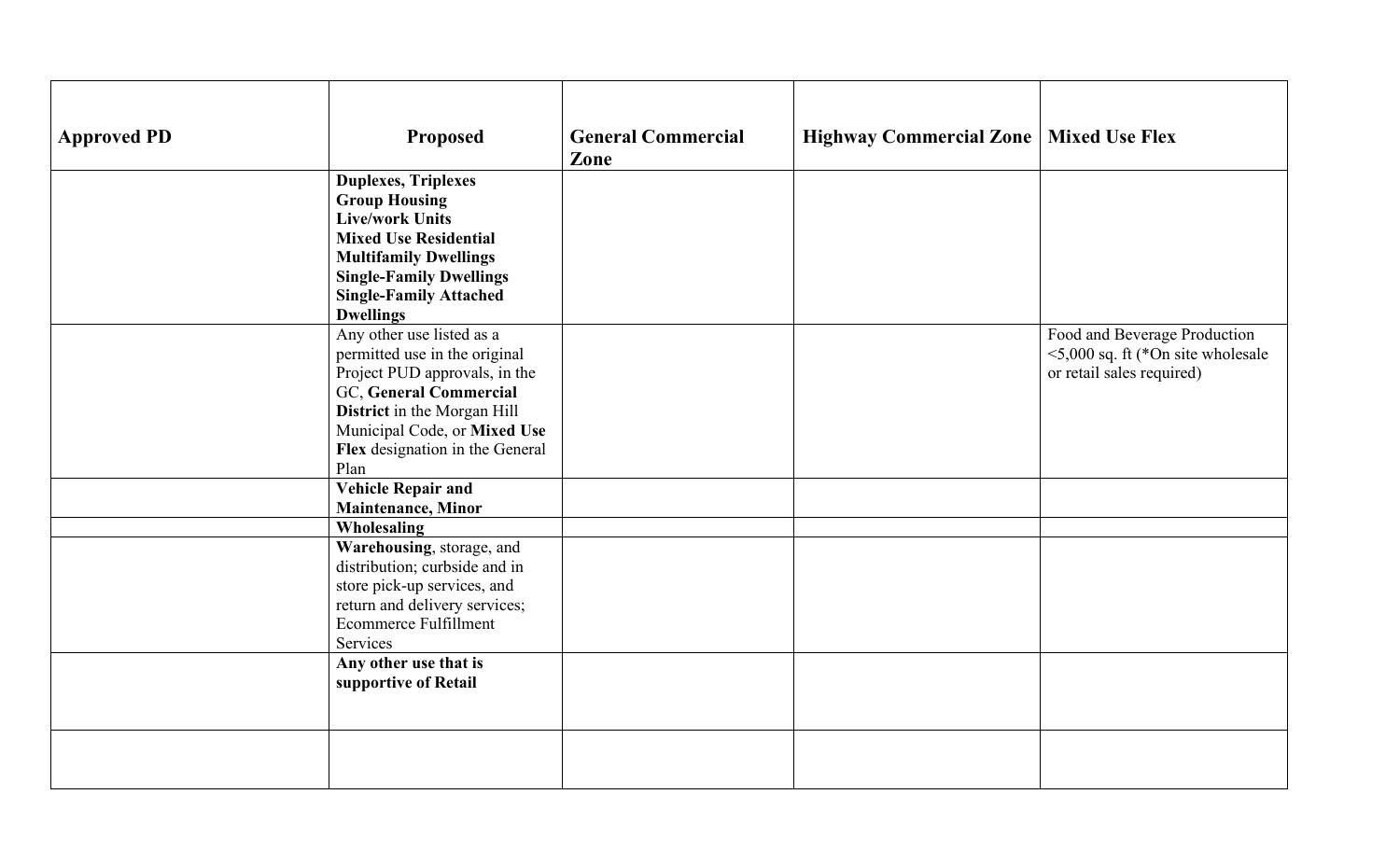| <b>Approved PD</b>                                                                                                                                | <b>Proposed</b>                                                                                                                                                                                                                                                                                                                             | <b>General Commercial</b><br>Zone                                                                                                                                                                                                                                                                                                                                                                                                                                                                                                                                                               | <b>Highway Commercial Zone</b>                                                                                                                                                                       | <b>Mixed Use Flex</b>                                                                                                                                                                                                                                                                                                                                                                                                                                                                                          |
|---------------------------------------------------------------------------------------------------------------------------------------------------|---------------------------------------------------------------------------------------------------------------------------------------------------------------------------------------------------------------------------------------------------------------------------------------------------------------------------------------------|-------------------------------------------------------------------------------------------------------------------------------------------------------------------------------------------------------------------------------------------------------------------------------------------------------------------------------------------------------------------------------------------------------------------------------------------------------------------------------------------------------------------------------------------------------------------------------------------------|------------------------------------------------------------------------------------------------------------------------------------------------------------------------------------------------------|----------------------------------------------------------------------------------------------------------------------------------------------------------------------------------------------------------------------------------------------------------------------------------------------------------------------------------------------------------------------------------------------------------------------------------------------------------------------------------------------------------------|
| <b>CONDITIONAL USES</b>                                                                                                                           | <b>CONDITIONAL USES</b>                                                                                                                                                                                                                                                                                                                     | <b>CONDITIONAL USES</b>                                                                                                                                                                                                                                                                                                                                                                                                                                                                                                                                                                         | <b>CONDITIONAL USES</b>                                                                                                                                                                              | <b>CONDITIONAL USES</b>                                                                                                                                                                                                                                                                                                                                                                                                                                                                                        |
| Any drive-thru use that is proposed<br>beyond the five (5) that are permitted<br>in the shopping center shall require a<br>conditional use permit | Any Drive-Through and Drive-<br>In Facilities that is proposed<br>beyond the five $(5)$ that are<br>permitted above shall require a<br>conditional use permit.                                                                                                                                                                              | Drive-Through and Drive-In<br>Facilities                                                                                                                                                                                                                                                                                                                                                                                                                                                                                                                                                        | Drive-Through and Drive-In<br>Facilities                                                                                                                                                             | Drive Through Facilities                                                                                                                                                                                                                                                                                                                                                                                                                                                                                       |
| A maximum of one fuel station, car<br>wash and convenience market                                                                                 | A maximum of one $(1)$ or each:<br>Fuel and Service Stations,<br><b>Vehicle Washing, and</b><br><b>Convenience Markets, unless</b><br>as part of a Retail tenant located<br>or to be located in the Shopping<br>Center unless as a part of<br>General Retail in which case<br>more than one of each of the<br>foregoing shall be permitted. | <b>Convenience Market</b><br><b>Fuel and Service Stations</b><br>Vehicle Washing                                                                                                                                                                                                                                                                                                                                                                                                                                                                                                                | <b>Convenience Market</b><br><b>Fuel and Service Stations</b><br>Vehicle Washing                                                                                                                     | Convenience Market-A<br><b>Fuel and Service Stations</b><br>Vehicle Washing                                                                                                                                                                                                                                                                                                                                                                                                                                    |
| All other uses which are supportive<br>of retail (i.e., daycare)                                                                                  |                                                                                                                                                                                                                                                                                                                                             | <b>Animal Boarding</b><br><b>Bars</b> and Nightclubs<br>Cinemas and Theaters-A<br>College & Trade Schools<br>Commercial Recreation, Indoor<br>$>15,000$ sq. ft.<br><b>Community Assembly</b><br><b>Cultural Institutions</b><br>Day Care Centers-A<br><b>Funeral Parlors and Mortuaries</b><br>Hotels and Motels-A<br><b>Instructional Services-A</b><br>Large Commodity Retail<br>Parking Lots and Structures<br><b>Plant Nurseries</b><br>Reverse Vending Machine<br>Schools, Public and Private<br>Social Services<br><b>Tasting Rooms-A</b><br>Vehicle Rentals<br>Vehicle Sales and Leasing | Cinemas and Theatres-A<br>Commercial Recreation, Indoor<br>$> 15,000$ sq. ft.<br><b>Instructional Services-A</b><br>Medical Offices-A<br>Reverse Vending Machine<br>Veterinarian Clinics/Hospitals-A | <b>Bars and Nightclubs</b><br><b>Bed and Breakfast-A</b><br>Cinemas and Theaters-A<br>Commercial Recreation, Indoor<br>$>15,000$ sq. ft.<br><b>Community Assembly</b><br>Cultural Institutions-A<br>Day Care Centers<br><b>Emergency Shelters</b><br>Farmers Market-A<br>Government Offices-A<br>Hospitals<br>Hotels and Motels<br>Parking Lot and Structures<br><b>Public Safety Facilities</b><br>Reverse Vending Machine<br><b>Vehicle Rentals</b><br>Schools, Public and Private<br><b>Social Services</b> |